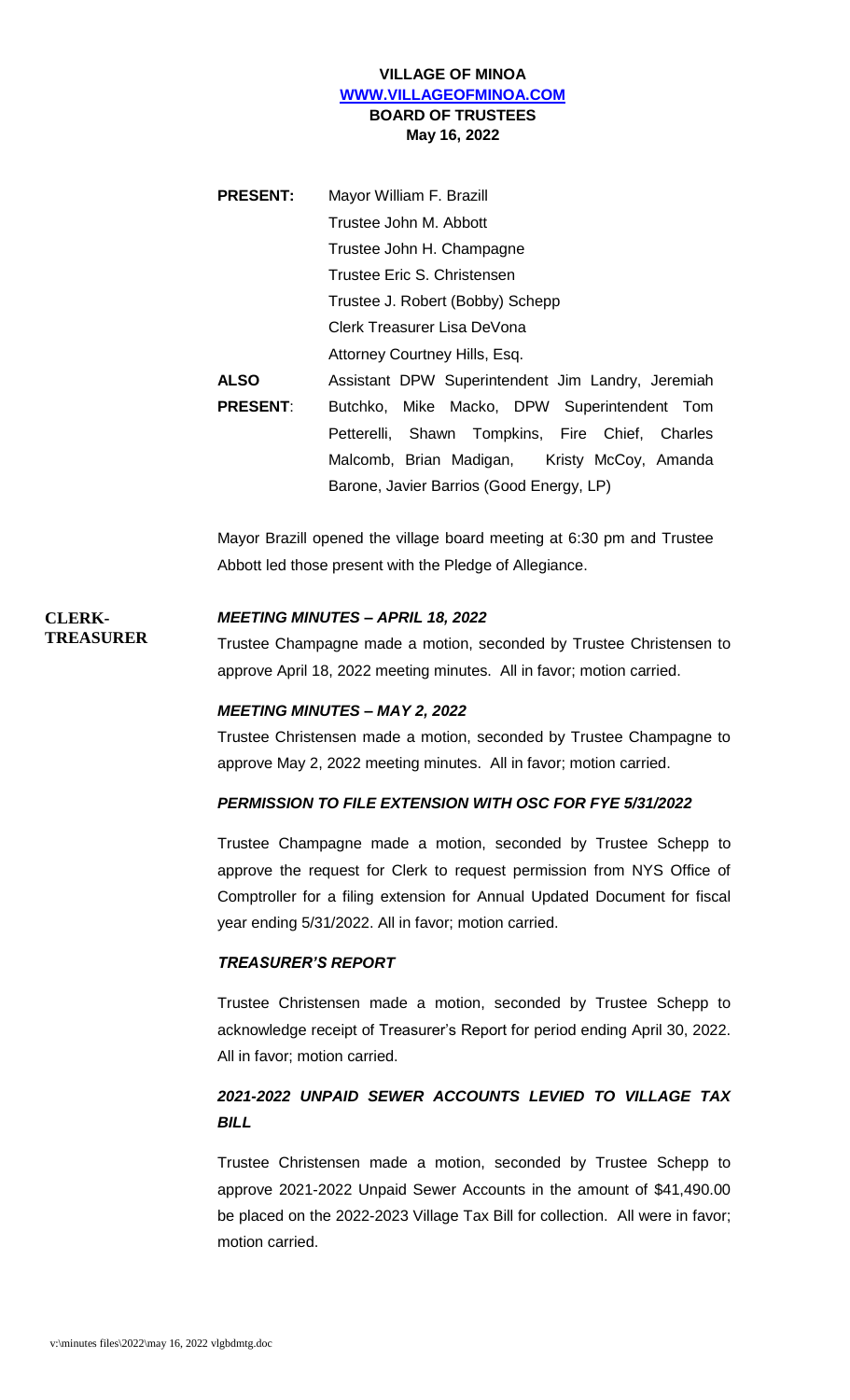## *2022-2023 TAX WARRANT*

Trustee Champagne made a motion, seconded by Trustee Christensen authorizing Mayor to execute 2022-2023 Tax Warrant in the amount of \$1,811,564.39 All in favor; motion carried.

### *2022-2023 WAVES AGREEMENT*

Trustee Schepp made a motion, seconded by Trustee Christensen authorizing Mayor to execute 2022-2023 WAVES Agreement in the amount of \$645,921.24 All in favor; motion carried.

# *RESIGNATION – Jordan Benz, FT Laborer*

Trustee Champagne made a motion, seconded by Trustee Christensen accepting full-time laborer, Jordan Benz resignation effective May 20, 2022 All in favor; motion carried.

# **CELEBRATION** *PERFORMING ARTIST CONTRACT – BOB & BRANDY UNPLUGGED*

Trustee Champagne made a motion, seconded by Trustee Christensen authorizing Mayor to execute Performing Artist Contract with Robert Durantini (Bob & Brady Unplugged), \$200.00. All in favor; motion carried.

#### **BUILDING &**  *INFORMATIONAL ONLY: PRIMARY ELECTION DAY*

Onondaga County Board of Elections will hold Primary Election Day, Tuesday, June 28, 2022, 5am – 9:30pm in Municipal Building, Golden Age Room.

#### **FIRE**  *PERMISSION TO HOLD CAR SEAT EVENT*

**DEPARTMENT** Trustee Christensen made a motion, seconded by Trustee Schepp approving Town of Manlius Police Department to hold car set event, August 13, 2022, 3p,-7pm at Minoa Fire Station I. All in favor; motion carried.

# *RATIFY PRIOR APPROVAL – SURPLUS EQUIPMENT*

Trustee Schepp made a motion, seconded by Trustee Champagne to ratify prior approval to sell thirty-five (35) MSA Fire Hawk SCBA plus masks to Dalmatian Fire Co, \$500/per unit. All in favor; motion carried.

# *ADMINISTRATIVE SOG – Car 4 POSITION*

Trustee Christensen made a motion, seconded by Trustee Schepp to approve Administrative SOG – Car 4 Position effective immediately. All in favor; motion carried.

# *ADMINISTRATIVE SOG – COLLABORATIVE DUTY CHIEF PROGRAM*

Trustee Schepp made a motion, seconded by Trustee Christensen to

**GROUNDS**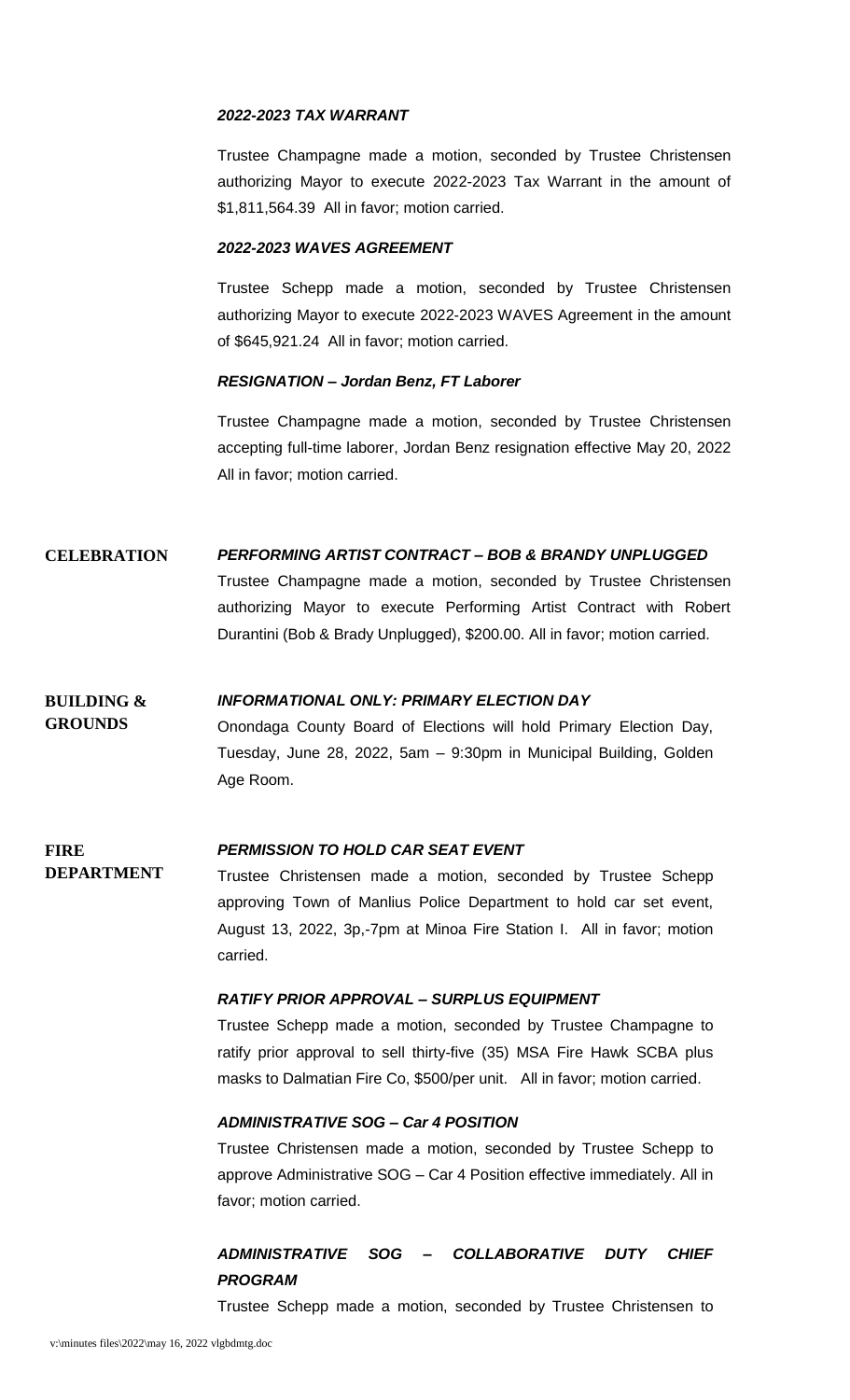approve Administrative SOG – Collaborative Duty Chief Program effective immediately. All in favor; motion carried.

### *OPERATIONS SOG – FIRE POLICE RESPONSE*

Trustee Christensen made a motion, seconded by Trustee Schepp to approve Operations SOG – Fire Police Response. All in favor; motion carried.

# **DPW** *PERMISSION TO HIRE PT LABORER – RAY EDWARDS*

Trustee Champagne made a motion, seconded by Trustee Christensen to part-time laborer, Ray Edwards, \$20/hr. Tuesdays and Wednesdays for trash removal effective May 24, 2022. All were in favor; motion carried.

**ZONE CHANGE APPLICATION – R1 TO PDD** Brian Madigan, RPNY Solar 4, LLC thanked the board for the opportunity to further discuss the zone change application for 5986 Clemons Road, from R1 to PDD.

> Attorney Hills stated the village board has received a copy of the April 14, 2022 Planning Board minutes with recommendation:

*"A Motion made by Sheri Hayner and seconded by John Jarmacz to provide the following recommendations to the Village of Minoa Board:*

*The Planning Board recommend proceeding with a zone change from Residential R-A1 to PDD (Planned Development District) for the development of an approximately 13 acre, 3 MW Community Solar Project: Site Plan Proposal presented with the addition of providing Village Board with comparison cost analyst of proposed location of electrical connection at the presented location of Baird St and Clemons in comparison to Maize Path and Clemons for their review."*

Use the following link to view Planning Board meeting minutes: <http://www.villageofminoa.com/districtpage.cfm?pageid=2512>

The following items were discussed:

• Brian Madigan stated the access road further north has not been adjusted on Sheet 5, Site Plan

- Solar panels are approximately 45' from edge of the road
- Solar panels will rotate to follow sun's path throughout the day

•Trustee Champagne asked if the panels will reflect sunlight and produce a glare on any residential homes and which National Grid substation will be accessed.

•Trustee Schepp asked if RPNY Solar 4, LLC will use local businesses and contractors for the project. Brian Madigan stated the company would be open the using local businesses and contractors.

•Mayor Brazill asked for details regarding the buffer or berm between the street and solar panels. Brian Madigan stated 5'- 8' Arborvitae will be planted and fencing will be installed.

•Shawn Tompkins, Fire Chief stated he briefly reviewed the site plan and has concerns with the sharp corner on Baird Street should the

**RPNY SOLAR 4,** 

**CLEMONS ROAD**

**LLC, 5986**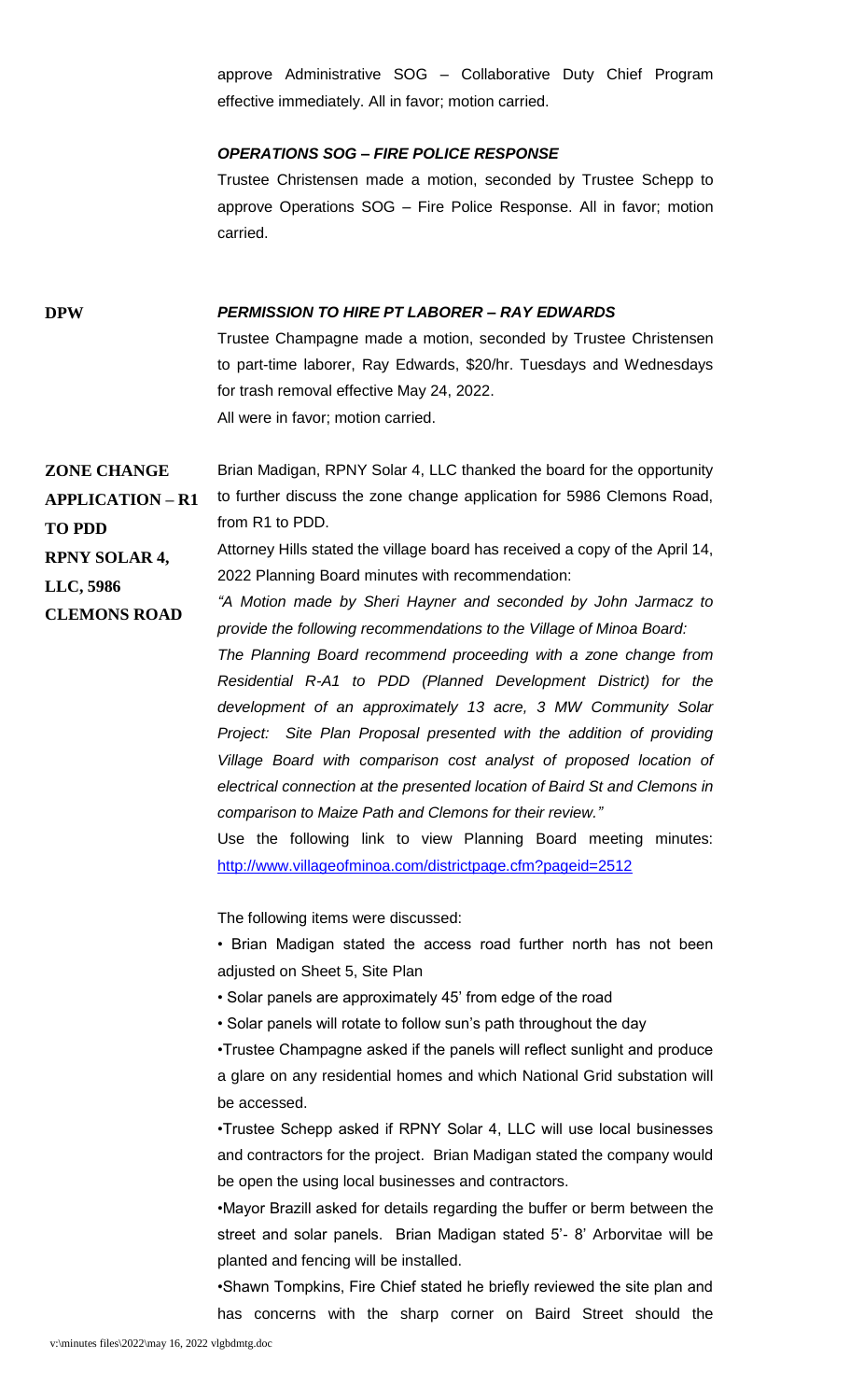department need to respond to vehicle accidents at this location. Will guard rails be installed on this corner?

•Attorney Hills stated that the Fire, DPW and WTP departments have not reviewed these plans and asked that the applicant return a revised site plan for each to review prior to application going back to the Planning Board.

•Payment in Lieu of Taxes (PILOT agreement) was discussed and Mr. Madigan stated Onondaga County requires villages and schools to approve a conceptual site plan prior to negotiating.

•Javier Barrios, Good Energy, LP stated the village adopted a resolution for Community Choice Aggregation and Good Energy, LP is named as the administrator for the village. Good Energy, LP is currently negotiating an agreement/contract with RPNY Solar 4, LLC and once settled would allow the solar energy of this project to be used by village residents.

With no further questions or concerns Mayor Brazill asked if the board was in favor of moving forward with the project.

The following resolution was offered by Trustee Champagne, who moved its adoption, and second by Trustee Schepp to wit:

### **Resolution Approving the Concept Plan and Outline for Rezoning Application of Clemons Road Solar Energy Project at 5986 Clemons Road, Village of Minoa**

**WHEREAS**, RPNY Solar 4, LLC (the "Applicant") seek to construct a 3.7 megawatts (MW) of alternating current (ac) solar energy generating facility (the "Project") at 5986 Clemons Road, in the Village of Minoa, in Onondaga County (Tax Map Id: 005.-10‐01.0)(the "Site"); and

**WHEREAS**, in order to facilitate the Project, the Applicant has submitted an application to the Village of Minoa Board of Trustees (the "Village Board") for rezoning of the Site to a Planned Development District (PDD); and

**WHEREAS**, in accordance with Step 1 of the PDD procedures pursuant to Village Code § 160-13.1(D), the Village Board has accepted the Applicant's concept plan and outline for the Project and referred the Project materials to the Village of Minoa Planning Board (the "Planning Board"); and

**WHEREAS**, the Planning Board has completed its Step 1 review of the Project application and provided its advisory opinion and written report to the Village Board and recommends approval of the Applicant's concept plan and outline; and

**WHEREAS**, at the February 4, 2022 meeting, the Village Board issued a Notice of Intent to act as Lead Agency for purposes of reviewing the Project under the State Environmental Quality Review Act ("SEQRA"); and

**WHEREAS**, in an effort to facilitate an efficient PDD review process, the Applicant has submitted a complete Project Site plan which exceeds the requirements of Step 1 approval. The Planning Board has reviewed the complete Project Site plan and noted in its advisory opinion to the Village Board that the Project Plan meets the Project Plan criteria of Step 2 pursuant to Village Code § 160-13.1(E); and

**WHEREAS**, pursuant to Village Code § 160-13.1(D), the Village Board has accepted the concept plan and outline of the Project subject to modification based upon the Planning Board's comments as documented in their advisory opinion to the Village Board. Specifics of the Site Plan modifications, including relocating the access road, will be addressed during Step 2, the Planning Board's review of the Project Plan.

**WHEREAS,** pursuant to Village Code § 160-13.1(E), the Village Board hereby transfers the Project application to the Planning Board for Step 2 PDD Project Plan review and the Planning Board's recommendation that the revised layout and access road satisfies the safety related and traffic concerns expressed during the course of its review.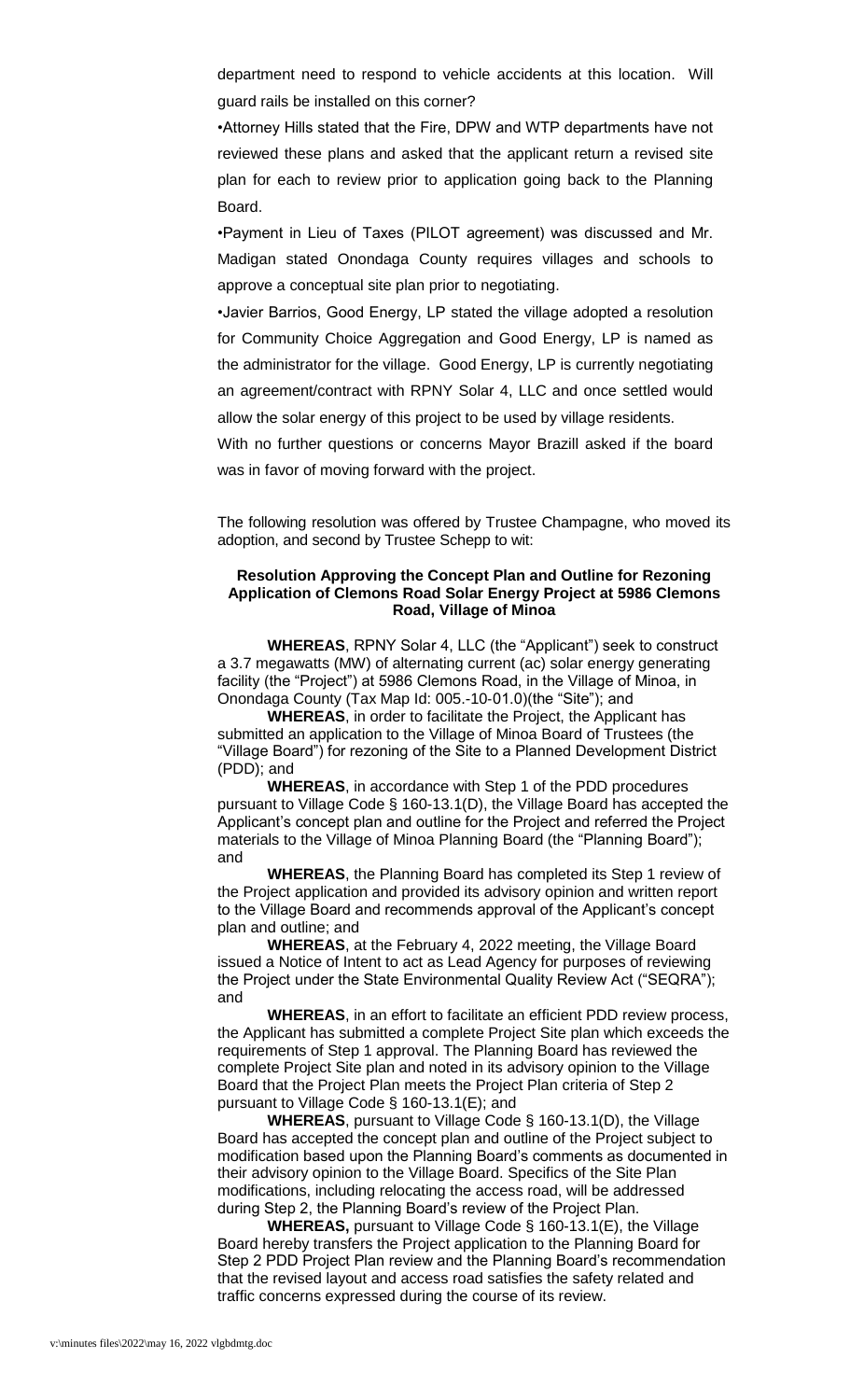### **NOW THEREFORE, BE IT RESOLVED BY THE MEMBERS OF THE VILLAGE OF MINOA BOARD OF TRUSTEES AS FOLLOWS:**

- 1. The Village Board hereby accepts the concept plan and outline of the Project and makes the following findings:
	- a. The proposed PDD concept is consistent with the Village of Minoa's (the "Village") comprehensive planning intentions and furthers the Village land development policies and goals. In particular, the Project furthers the Village's policy goals of increasing renewable energy use and reducing greenhouse gas emissions.
	- b. Village Board shall allow the proposed PDD to be used for a solar energy generating facility located on the 42-acre parcel Project Site as referenced in the Applicant's Site Plan. The permitted construction on the land to build the solar energy generating facility includes but is not limited to modules, racking systems, site preparation, access roads (if applicable), grid interconnection, electric cables, and any other required improvements.
	- c. The Village Board reviewed the Planning Board's opinion and report on the concept plan and outline and finds that the concept plan outline meets all criteria of Village Code § 160- 13.1(D).
	- d. The Village Board hereby transfers all Project materials to the Planning Board to commence Village Code § 160- 13.1(E) Step 2 review of the PDD process and to address the Site Plan modifications based upon the Planning Board's advisory opinion.
	- e. Upon the Planning Board's recommendation of the modified Site Plan and completion of Step 2 review, the Village Board will make its final determination to complete Step 3, PDD adoption.
- 2. The application and site plan submittal are hereby incorporated into this resolution.
- 3. This Resolution is effective immediately.

# **PASSED AND ADOPTED BY THE VILLAGE OF MINOA BOARD OF TRUSTEES on the 16th day of May, 2022**.

Attorney Hills requested the applicate provide an updated Site Plan to be electronically sent to Village Clerk so she can distribute it to appropriate departments for review prior.

**AUDIT OF CLAIMS ABSTRACT #024** A motion was made by Trustee Christensen and seconded by Trustee Schepp that the claims on **Abstract #024** have been reviewed and approved for payment: General Fund, voucher(s) 959-1000 in the amount of \$73,293.65 Sewer Fund, voucher(s) 361-372 in the amount of \$50,983.28 Trust & Agency, voucher(s) 299-310 in the amount of \$37,242.46 All in favor; motion carried. **ATTORNEY REPORT** Nothing new to report. **TRUSTEES REPORT** Trustee(s) Abbott, Champagne, Schepp – nothing new to report. Trustee Christensen thanked all who helped with Teal Ribbon Race; the event has raised approximately \$63,000. More information can be found on Hope for Heather website:<https://www.hopeforheather.org/>